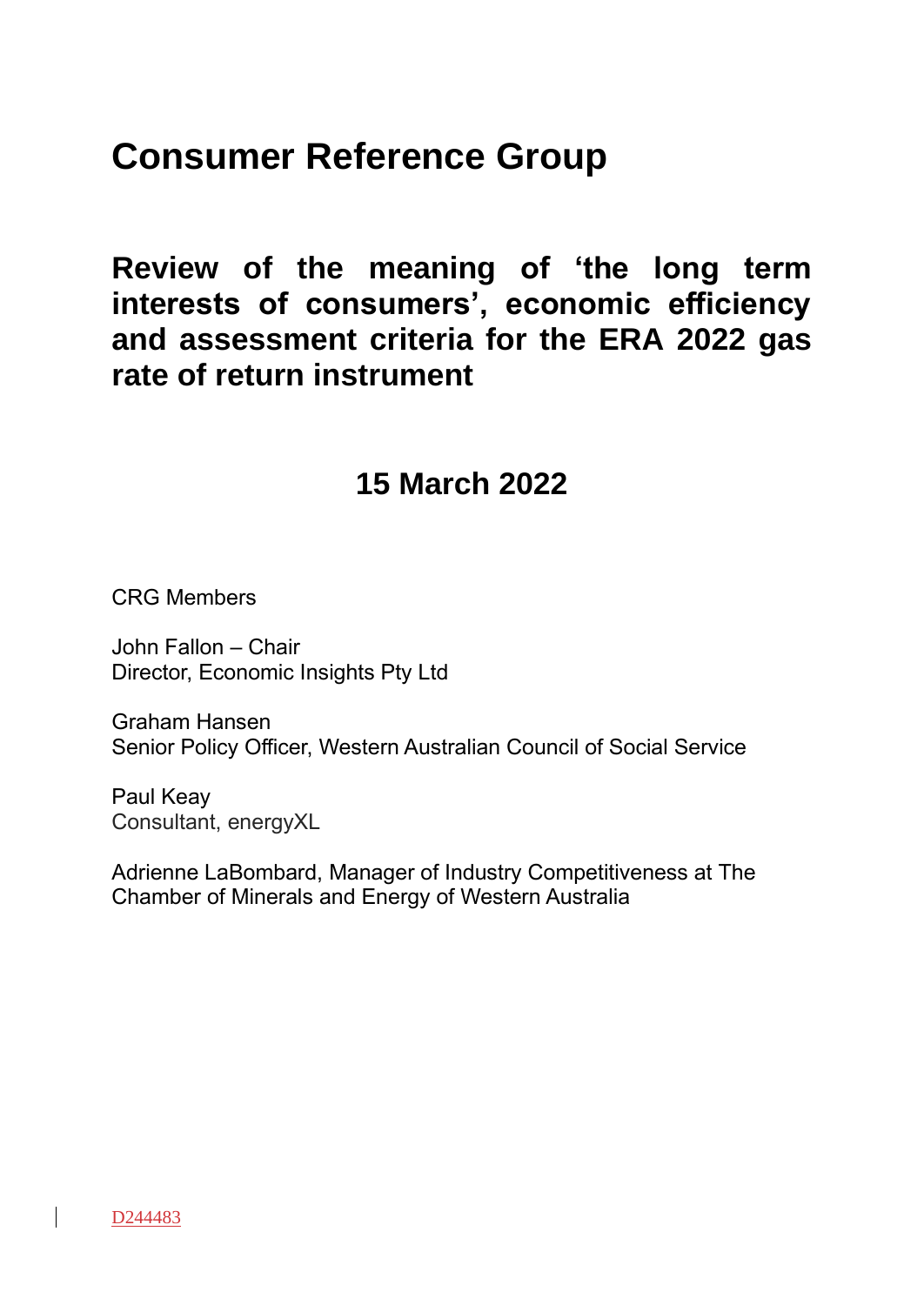#### **CONTENTS**

| <b>Acronyms</b>                                     |                                                               |                      |                |
|-----------------------------------------------------|---------------------------------------------------------------|----------------------|----------------|
| 1                                                   |                                                               | <b>Introduction</b>  | $\overline{2}$ |
| <b>The National Gas Objective</b><br>$\overline{2}$ |                                                               | 3                    |                |
| 3                                                   | Long Term Interests of Consumers and Economic Regulation      |                      | 4              |
|                                                     | 3.1                                                           | Meaning of long term | $\overline{4}$ |
|                                                     | 3.2                                                           | Economic regulation  | $\overline{4}$ |
| 4                                                   | Assessment Criteria for Determining an Allowed rate of Return |                      | 7              |
| 6<br><b>References</b>                              |                                                               | 12                   |                |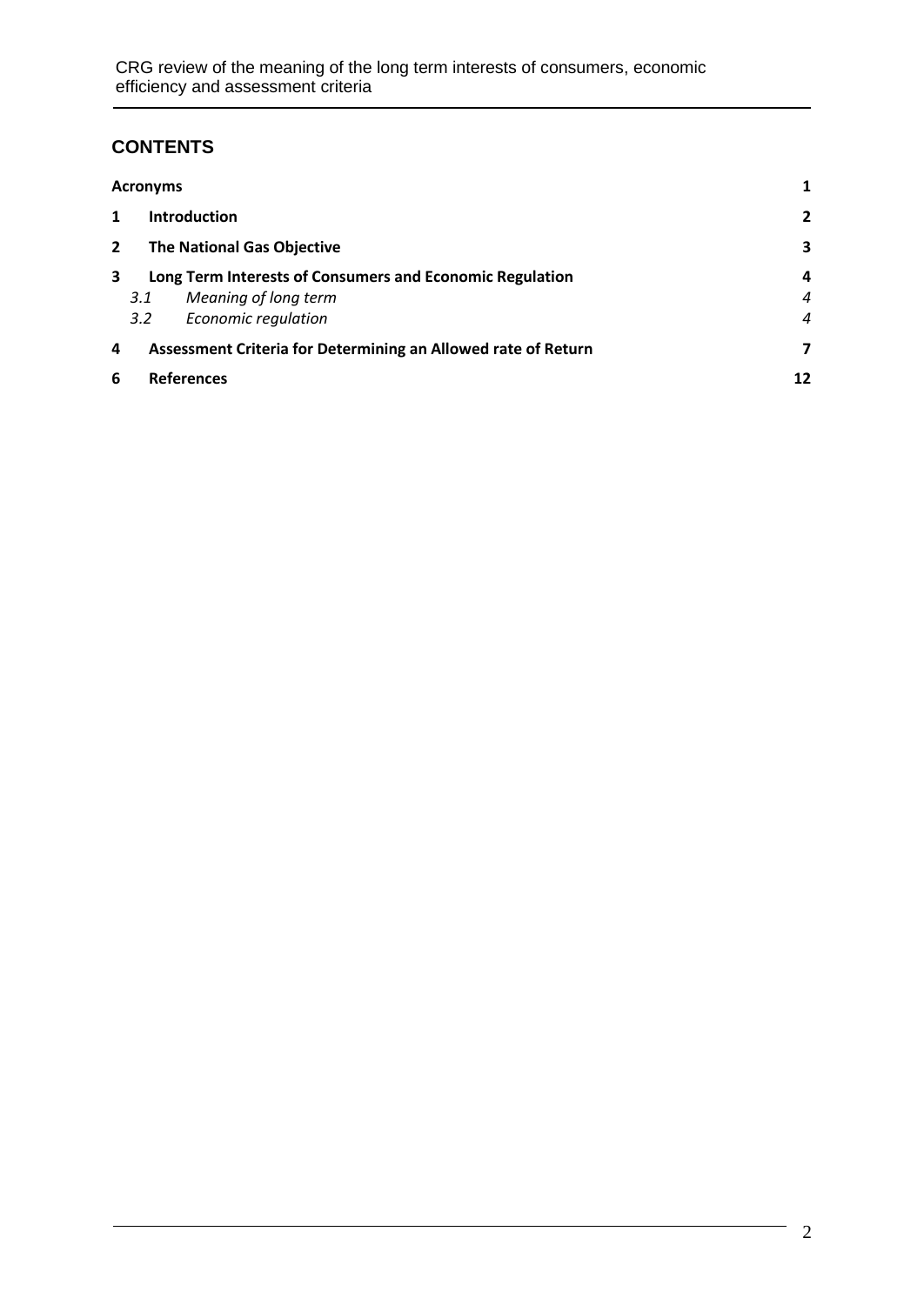## **ACRONYMS**

| <b>AEMC</b>    | <b>Australian Energy Market Commission</b>           |
|----------------|------------------------------------------------------|
| <b>AER</b>     | <b>Australian Energy Regulator</b>                   |
| <b>AER CRG</b> | Australian Energy Regulator Consumer Reference Group |
| <b>CAPM</b>    | <b>Capital Asset Pricing Model</b>                   |
| <b>CMEWA</b>   | Chamber of Minerals and Energy Western Australia     |
| <b>CRG</b>     | <b>Consumer Reference Group</b>                      |
| <b>ERA</b>     | <b>Economic Regulation Authority</b>                 |
| <b>NGL</b>     | <b>National Gas Law</b>                              |
| <b>NGO</b>     | National Gas Objective                               |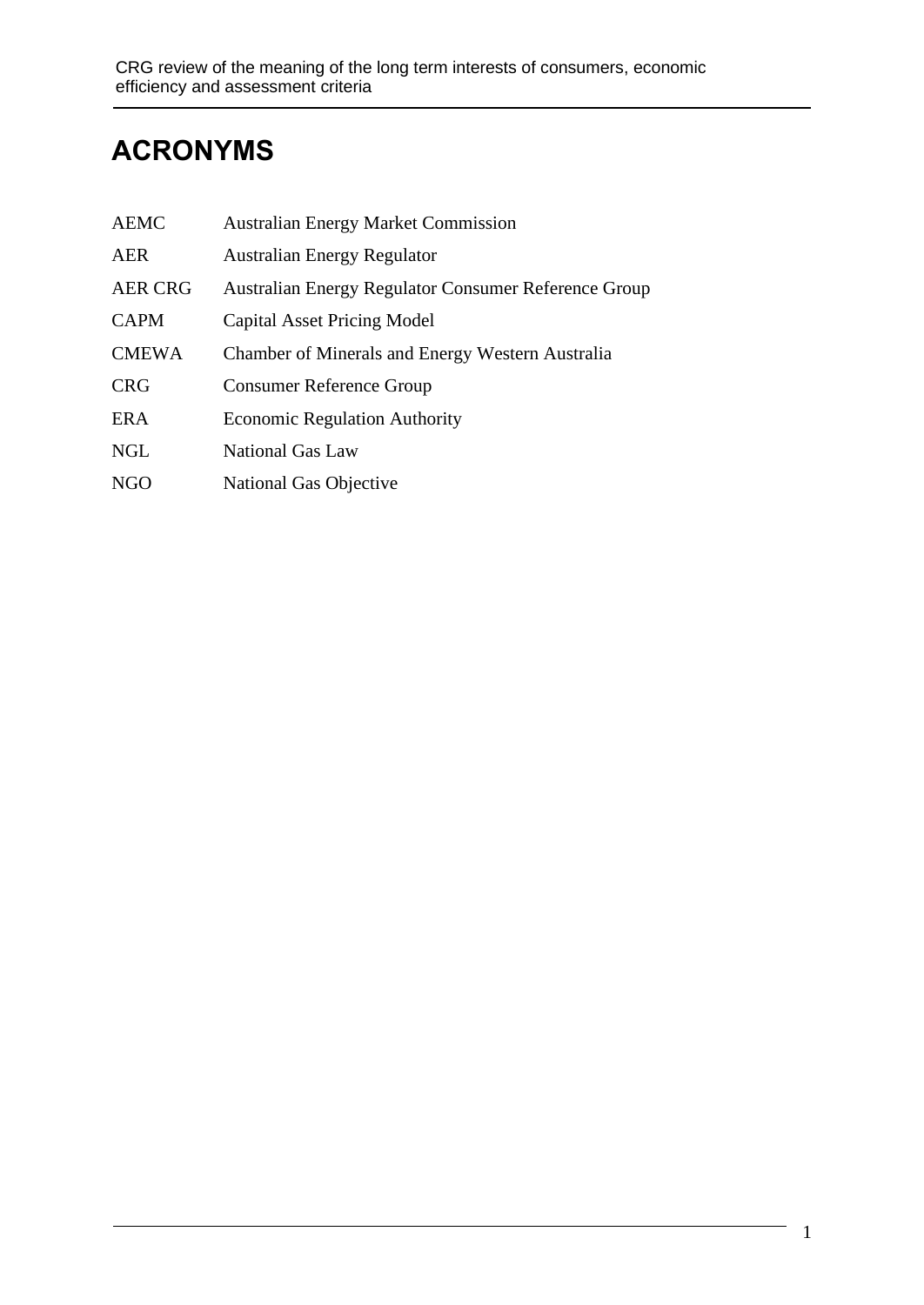## **1 INTRODUCTION**

The Economic Regulation Authority (ERA) is currently undertaking a review to help determine the rate of return it will allow for the gas pipelines it regulates in Western Australia for the four-year period starting in January 2023.

As part of the consultation process for the review, the ERA has established a Consumer Reference Group (CRG) to provide direct and ongoing feedback to the ERA on rate of return issues that represents broad consumer perspectives.

The ERA has published a paper setting out the engagement process and also a technical discussion paper on the 2022 gas instrument review. The CRG has prepared a submission on the ERA's technical discussion paper, and a paper on the role and activities of the CRG. Both are available [here.](https://www.erawa.com.au/gas/gas-access/consumer-reference-group-gas-rate-of-return-instrument)

This paper discusses the National Gas Objective reference to 'the long term interests of consumers' various aspects of economic efficiency and assessment 'guiding principles' adopted by the ERA in the application of the methodology it uses in determining an appropriate rate of return for the gas pipelines it regulates.

The CRG is interested in feedback on its views presented in this paper. You can contact the CRG [here](https://www.erawa.com.au/gas/gas-access/consumer-reference-group-gas-rate-of-return-instrument)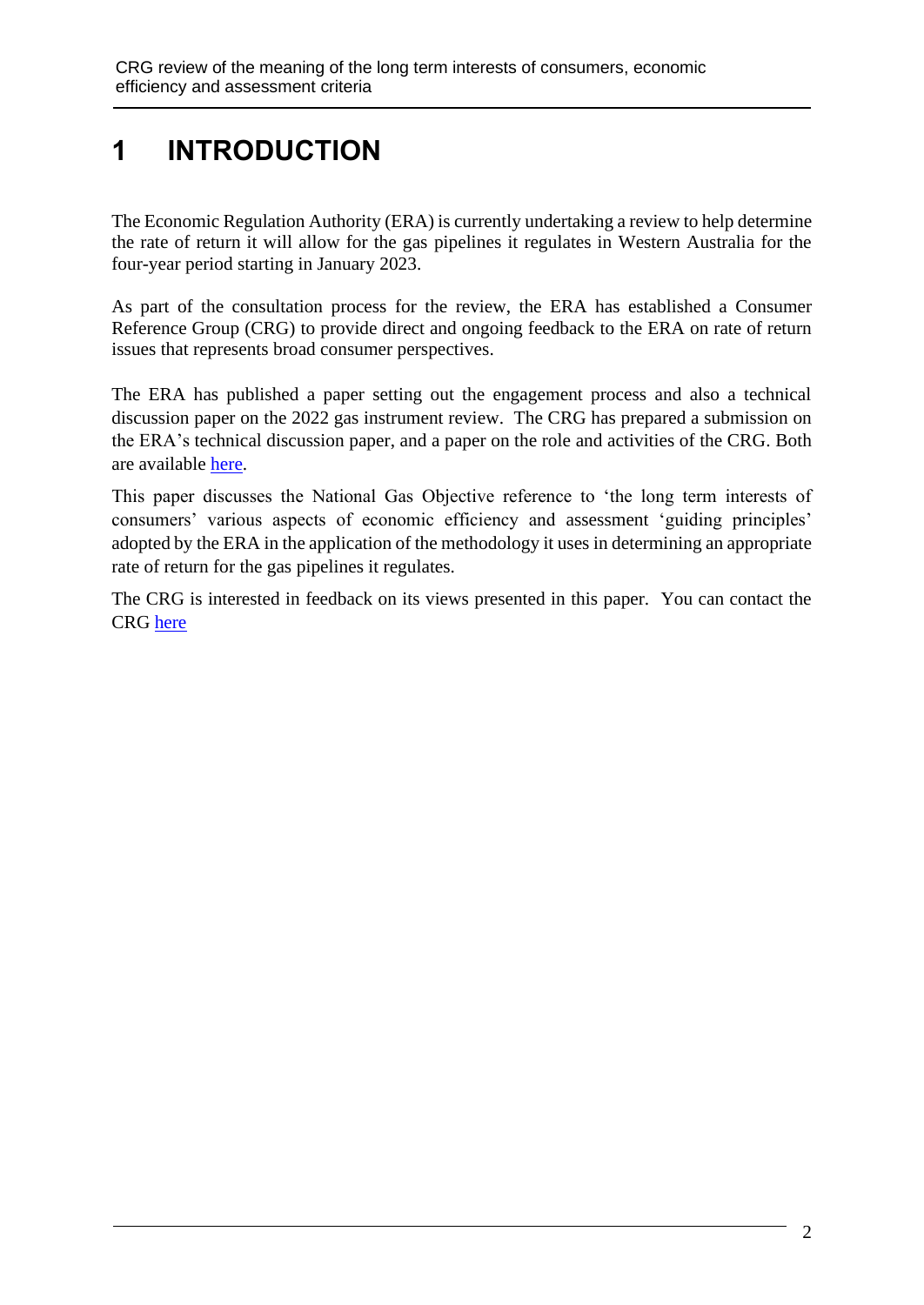## **2 THE NATIONAL GAS OBJECTIVE**

In setting an appropriate allowed rate of return the national gas law (NGL) requires the ERA to have regard to the national gas objective (NGO) and various revenue and pricing principles.<sup>1</sup>

The NGO sets out the aim of the NGL as follows:

*The objective of this law is to promote efficient investment in, and efficient operation and use of, natural gas services for the long term interests of consumers of natural gas with respect to price, quality, safety, reliability and security of supply of natural gas.*

The revenue and pricing principles relate to the various aspects of economic efficiency and establish that the NGO is to be promoted by targeting economically efficient outcomes, through effective incentives. In summary this includes a reasonable opportunity to recover at least the efficient costs of the service provider and effective incentives for promoting efficient investment in regulated pipeline service, efficient provision of pipeline services and efficient use of the pipeline. $<sup>2</sup>$ </sup>

The ERA's regulatory arrangements and associated rate of return framework constitute one form of regulation that has been developed to provide incentives to achieve economic efficiency.

Our interpretation of legal and regulatory precedent is that the long term interests of consumers are served through the promotion of efficient investments in, and efficient operation and use of, natural gas services, with respect to the matters specified, and there is no separate consideration of long term interests of consumers.

To be clear if one is satisfied that the economic efficiency criteria are met with respect to the specified matters, there is not a separate price or other impact on consumers that can lead to a different decision on an appropriate rate of return.<sup>3</sup> This means it is particularly important to understand the aspects of economic efficiency referred to in the NGO and particularly the concept of the efficient use of the regulated services because 'use' is taken to mean use of the regulated services by consumers.

<sup>&</sup>lt;sup>1</sup> ERA 2021, P. 7.

<sup>2</sup> ERA 2021, P. 8.

<sup>3</sup> See AER 2021 b and AEMC 2019.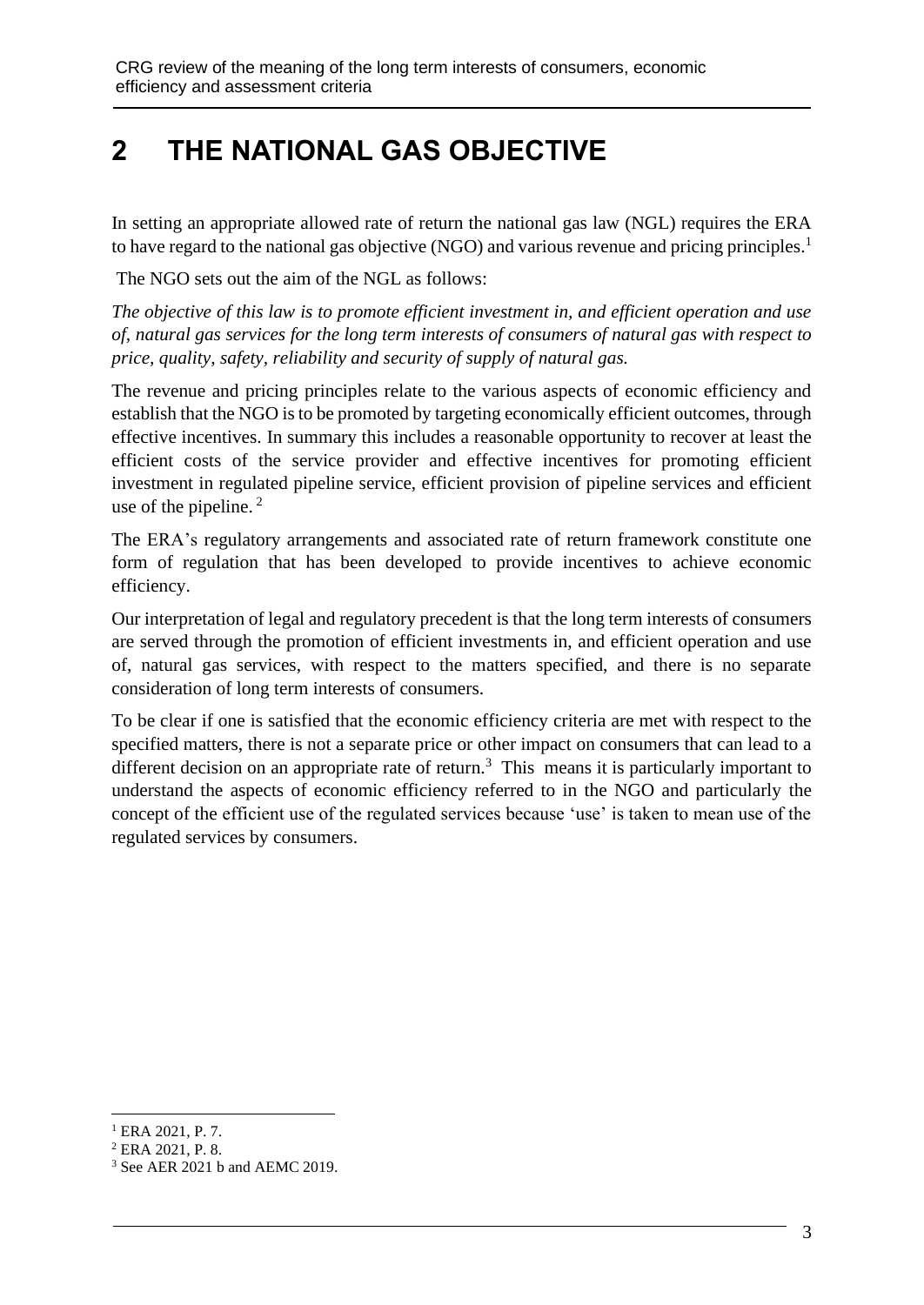# **3 LONG TERM INTERESTS OF CONSUMERS AND ECONOMIC REGULATION**

#### **3.1 MEANING OF LONG TERM**

In the economics of the firm or industrial organisation the long term does not refer to a specific temporal period but rather the time frame when there are no fixed costs. The CRG considers that this definition accords well with intent of the NGO, the revenue and pricing principles specified in relation to the efficiency aspects of the NGO and also with the application of the building blocks model and rate of return methodology used by the ERA and other Australian economic regulators.

Thus reference to the long term is taken to mean ensuring the regulatory arrangements recognise the need to provide sufficient incentive for there to be efficient investment given the predominance of sunk costs for regulated entities. Investors need to have assurance that if they invest efficiently in sunk costs they will have a reasonable expectation for the recovery of their investment and with a return that compensates for the risk they face. If this is not the case then it is interpreted as contrary to the long term interests of consumers if it means efficient investment does not occur and with it the services that meet consumer demand.

However, this emphasis on ensuring efficient investment can come at the expense of not achieving efficient use of the services if there are not complementary pricing arrangements that allow prices to reflect marginal costs, or other arrangements, while also ensuring revenue is sufficient to cover all costs i.e. there can be an allocative efficiency loss as recognised in the standard economics of setting a regulated price for a monopoly that reflects average total cost.

### **3.2 ECONOMIC REGULATION**

The standard economics of an unregulated profit maximising monopoly entails a price that, depending on demand, means profits in excess of what is needed to ensure efficient investment occurs. It also entails the realisation of what is known as an allocative efficiency loss representing the lost net value for consumers for marginal units of production where the value to consumers exceeds the relevant marginal cost of supply because prices are set too high. This allocative efficiency loss is also reflective of not making efficient use of capacity of the firm's services, in this case the services of the regulated pipelines.

Economic regulation aims, inter alia, to allow a rate of return that is consistent with providing effective incentives for efficient investment but which prevents the realisation of monopoly type profits while also promoting allocative efficiency.

The ERA has described its regulatory framework in Section 2 of its Discussion Paper.<sup>4</sup>

<sup>4</sup> ERA 2021, Section 2.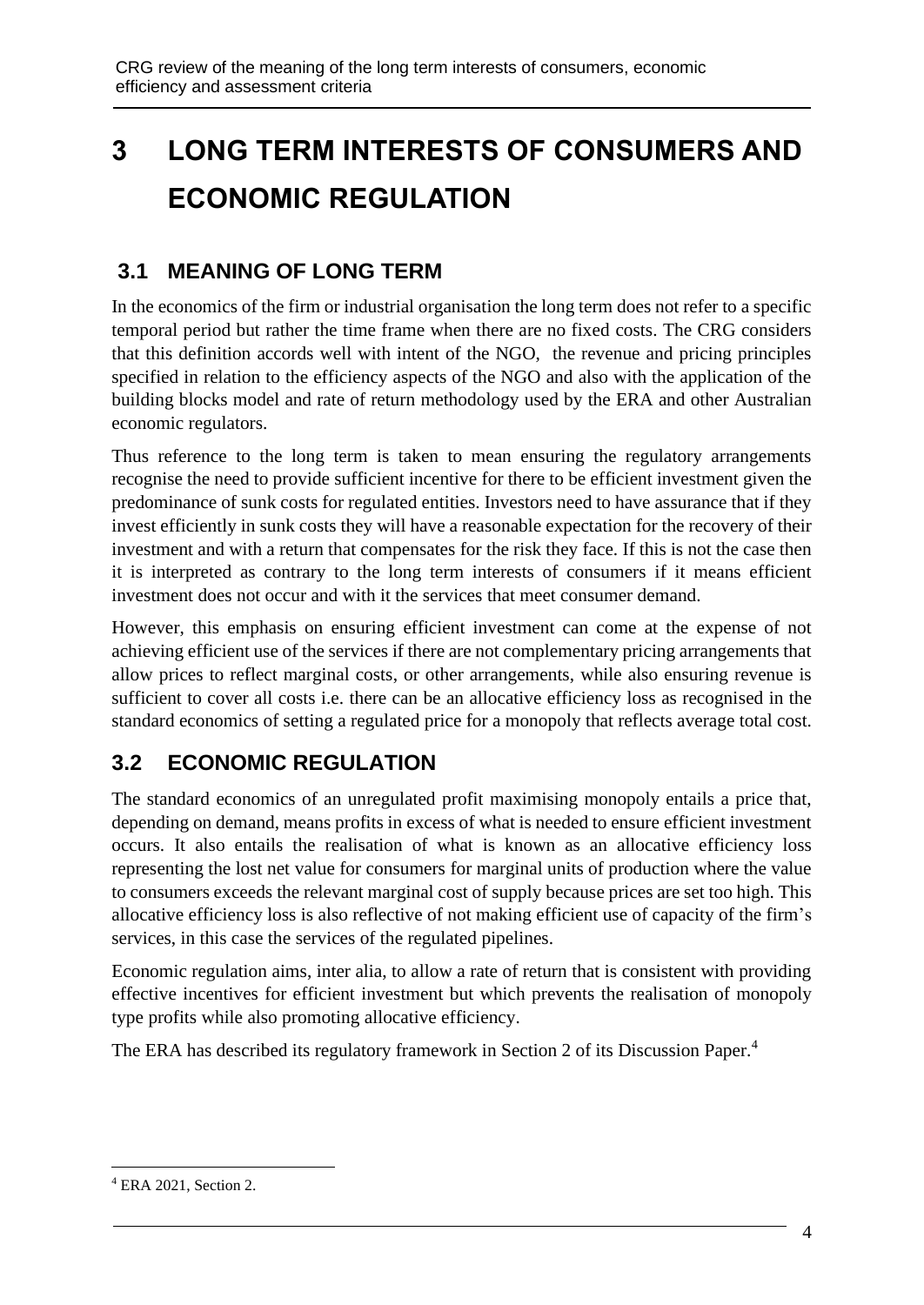The ERA aims to specify an expected rate of return based on the market return for an efficient benchmark gas network service provider with a similar degree of risk in the provision of reference services. The ERA describes its aim as follows:<sup>5</sup>

"56. The ERA will aim to determine its best estimate of an efficient rate of return, consistent with the risks involved in providing regulated gas services. This is a best possible rate of return estimate that is neither too high nor too low. The ERA considers that the best approach to estimating the efficient cost of capital is to base estimates of the parameters of the WACC on observations of market data, because market data reflects the aggregate expectations of investors."

And explains the potential effects of not setting an 'efficient' rate of return as follows:<sup>6</sup>

54. The allowed rate of return must not be set too high because:

- Investors will be overcompensated for the risk involved in supplying capital to service providers compared to other investments.
- Service providers will have an incentive to over-invest in regulated assets.
- Consumers will pay higher prices than is efficient, which may distort downstream and upstream investment decisions.

55. The allowed rate of return must not be set too low because:

- Investors will be undercompensated for the risk involved in supplying capital to service providers compared to other investments.
- Service providers will be discouraged from investing in regulated assets and there may be under-investment.
- Consumers will pay lower prices than is efficient, which may distort downstream and upstream investment decisions.

The CRG recognises the importance of setting the best estimate of an efficient rate of return in terms of promoting incentives for efficient investment in and use of gas pipelines. However, it notes that the setting of efficient rate of return while necessary for achieving efficient use of the pipeline may not also be sufficient by itself in ensuring efficient use because the pipeline could have excess capacity reflecting the difference between a price that covers efficient average costs and the relevant costs at the margin for additional use. In other words while investment efficiency may be maximised there could still be some allocative inefficiency in relation to use.

It is possible to limit adverse allocative efficiency losses while still achieving efficient investment and efficient operation but this requires appropriate pricing arrangements to encourage demand and achieve higher utilisation of regulated services. The CRG notes that this aspect is, however, a separate consideration to the determination of an efficient rate of return but is noted here for completeness.

<sup>5</sup> ERA 2021, p.11.

<sup>6</sup> ERA 2021, p. 11.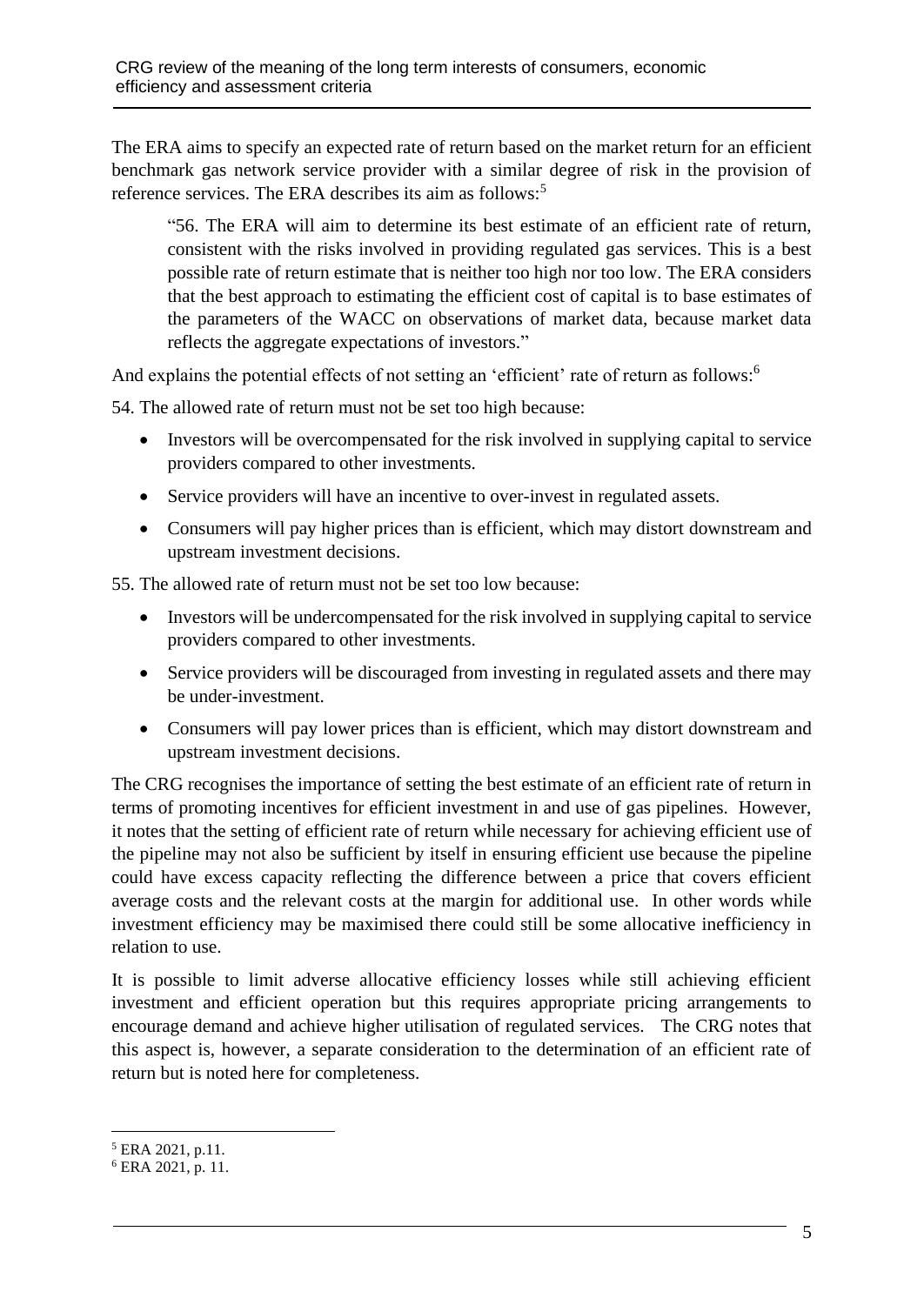There can be other problems with regulation that affect profit outcomes including the incentive to under-estimate demand (and expected profits) if there is price regulation which in turn can mean realised profits in excess of an economically efficient outcome.

The CRG considers that these issues also point to the need to understand other key aspects of the regulatory arrangements, apart from a focus on the rate of return methodology, because the regulatory arrangements collectively affect the scope for profits, the compensation for risk and the scope to achieve the various aspects of economic efficiency.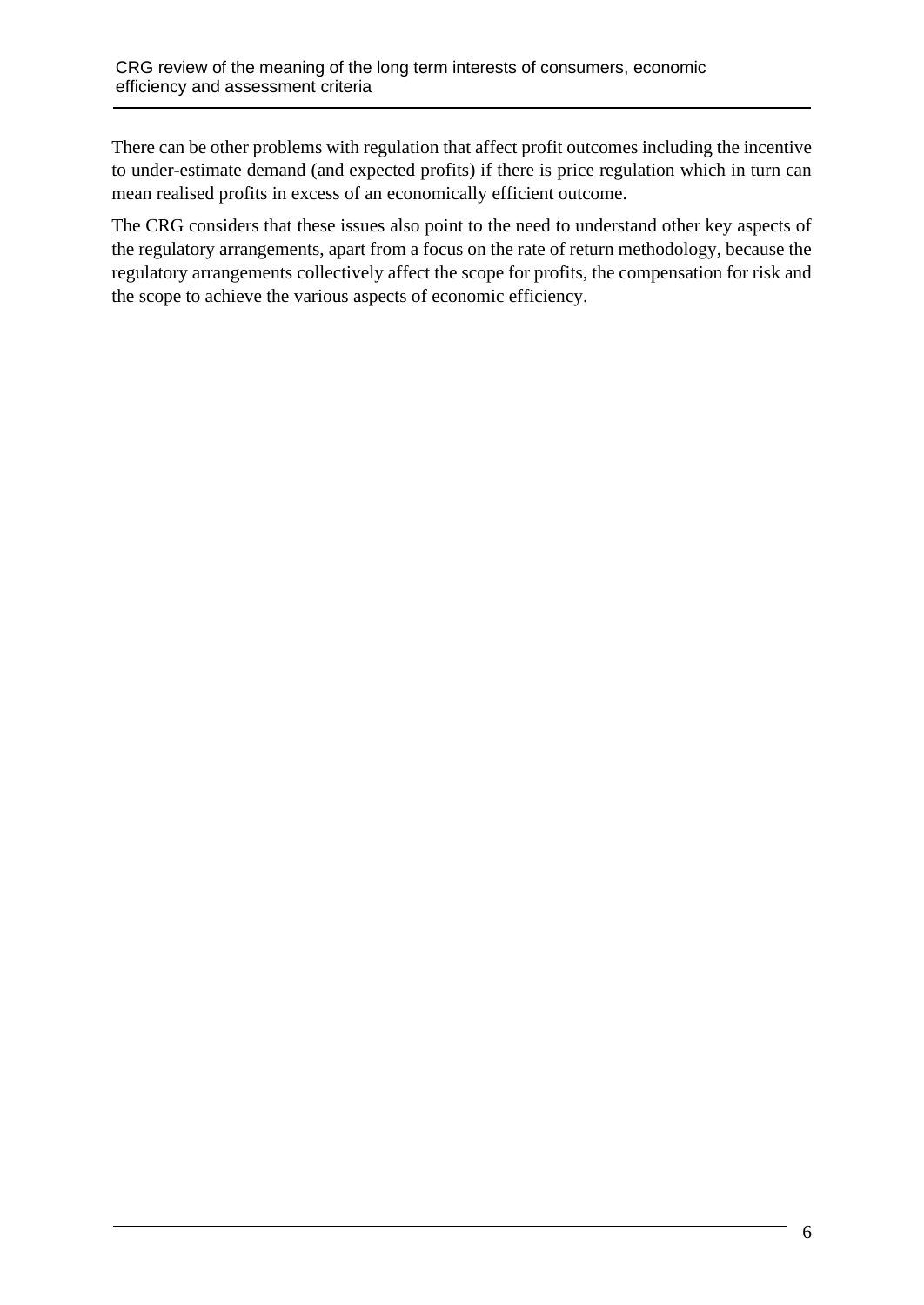# **4 ASSESSMENT CRITERIA FOR DETERMINING AN ALLOWED RATE OF RETURN**

When deteriming the rate of return the ERA's primary consideration is to the NGO and revenue and pricing principles. When considering rate of return matters the ERA has developed some secondary guiding principles as follows:<sup>7</sup>

"64. The ERA's aim is to set the best possible estimate of an efficient rate of return, consistent with the risks involved in providing regulated gas services.

65. When using its regulatory judgement on rate of return matters the ERA's decisions will also be informed by the following set of guiding principles. The ERA will select rate of return estimation methods that are:

- 1. reflective of economic and finance principles and market information
- 2. fit for purpose
- 3. transparent
- 4. implementable and replicable
- 5. sufficiently flexible as to allow for changing market conditions."

The AER also has a set of assessment criteria that overlap with the ERA criteria and has recently expanded the criteria following input from the AER CRG, who have suggested five principles that they consider better represent the interests of consumers.

The AER CRG views its five principles as integral to the AER achieving the second part of its statutory objective of the promotion of efficient operation and use of energy for the long-term interests of consumers. (The first part of the statutory objective relates to the promotion of efficient investment).

The AER CRG submitted that its five principles should be taken into account before proposing a change to an established regime and considers its criteria are the minimum required of the AER to engender consumer confidence in regulatory processes and outcomes. The five principles are:<sup>8</sup>

- 1. A regulatory framework serving the long-term interests of consumers must promote behaviours that engender consumer confidence in the framework.
- 2. Any change to the regulatory model must be tested against detrimental consumer impacts in relation to absolute prices and price changes.
- 3. Any change to the regulatory model must be tested against acceptable consumer impacts in relation to service standards.
- 4. Risks should be borne by the party best placed to manage them.

<sup>7</sup> ERA 2021, p. 12.

<sup>8</sup> AER CRG 2021, pp. 12-13.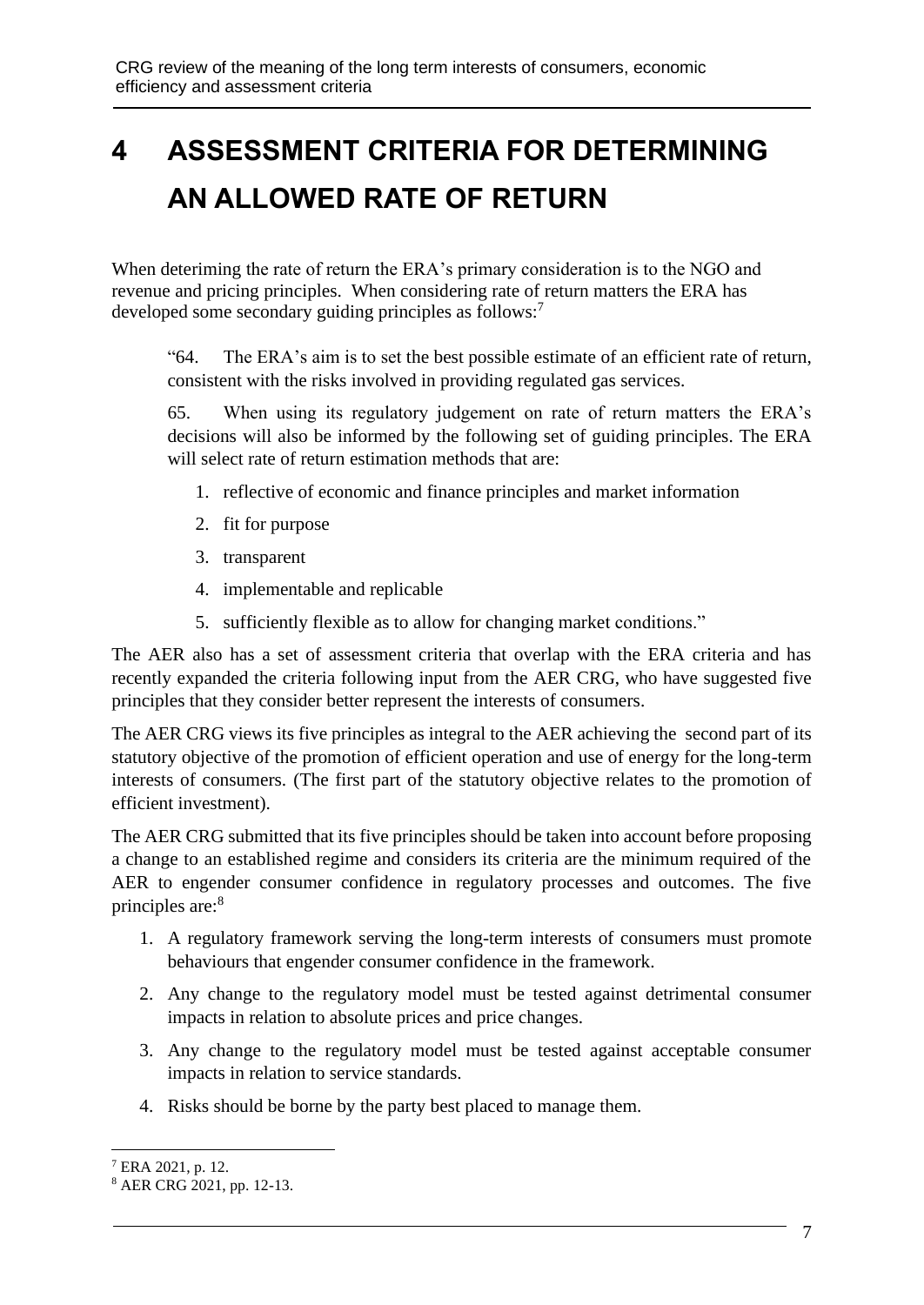5. There should be a high bar for change.

The AER summarises its assessment principles as follows:<sup>9</sup>

"Generally, most stakeholders expressed the need for an objective and transparent assessment framework. To this end, we use a set of assessment criteria to evaluate the information before us. These are the same criteria we have used since our 2013 Rate of return guideline. However, we have adopted two new criteria for the 2022 Instrument: the materiality of any proposed change; and the longevity or sustainability of new arrangements (see appendix A). Our assessment criteria in summary are:

1. Reflective of economic and finance principles and market information.

- 2. Fit for purpose.
- 3. Implemented in accordance with good practice.

4. Models are based on quantitative modelling that is sufficiently robust and avoids arbitrary filtering.

- 5. Market data is credible, verifiable, comparable, timely and clearly sourced.
- 6. Flexible to allow changing market conditions and new information.
- 7. Materiality.
- 8. Longevity or sustainability of new arrangements.

We agree with the CRG that we should use a principled approach to assessing new information before making a change and as noted above our assessment criteria is for that purpose. However, it must be noted that we have legislated objectives that guide our decision making. Whilst our **legislative objectives must take primacy**, additional principles can be useful in helping us apply the primary objectives. We are required to assess our decisions against the NEO and NGO and must have regard to the Revenue and Pricing Principles (RPPs) when setting the rate of return Instrument.

We have previously noted that it is important that the regulatory framework remains contemporary to circumstances and changing evidence, and where we think changes are needed to protect the long-term interest of consumers then we should make those changes. We have also stated that we see overlap between the CRG's consumer principles and the way we currently look to implement the NEO and NGO and RPPs. As such, we consider our assessment criteria capture the CRG's criteria. This overlap between the CRG's principles, with our assessment criteria and our regulatory framework is set out in Table 1."

An abbreviated Table 1 below, based on the AER comparison, shows how the AER considers its assessment criteria capture the CRG criteria.

<sup>9</sup> AER 2021a, pp. 11-1.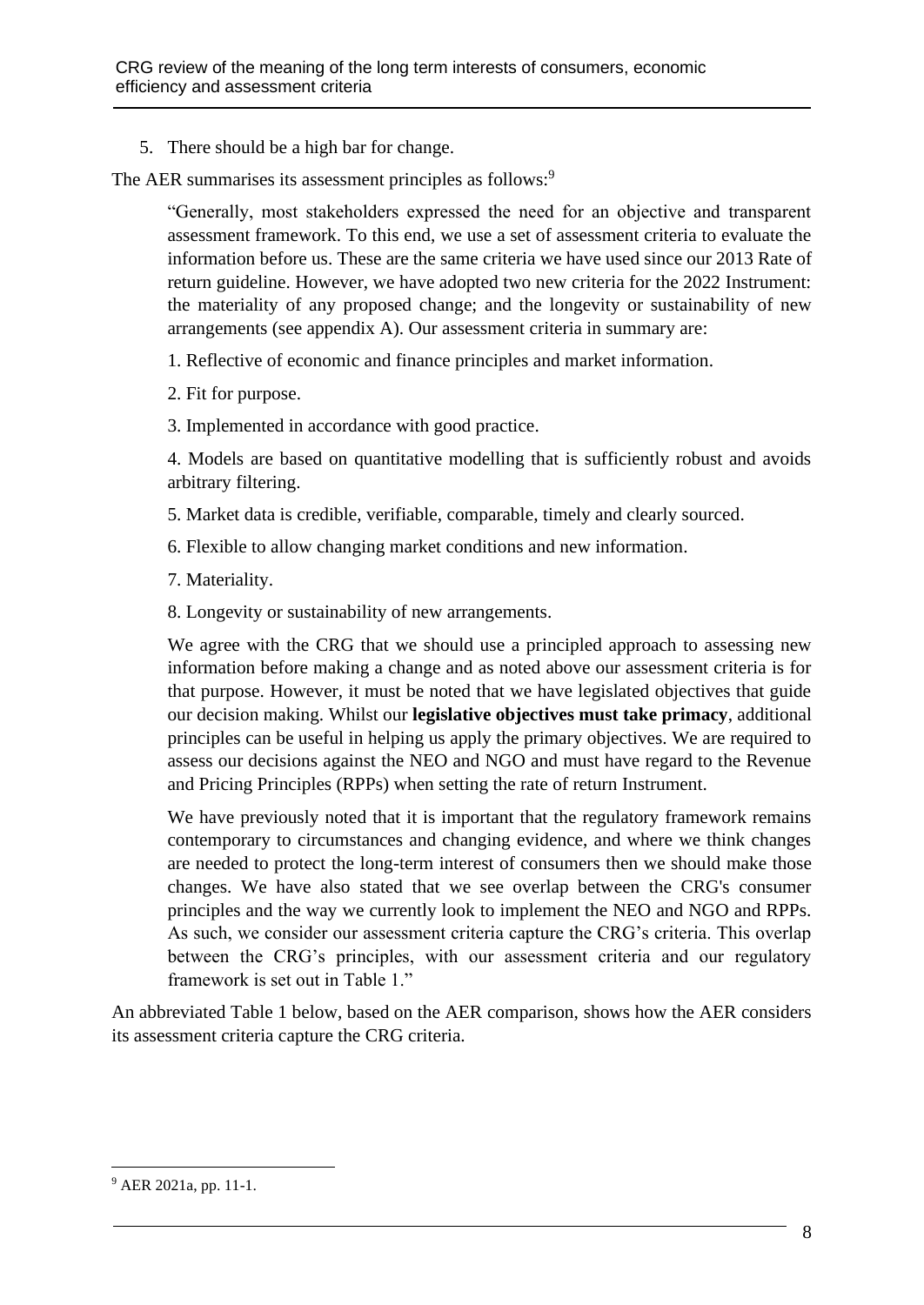| AER CRG principle                                                                                  | <b>AER</b> principles                                                                                                                                                                                                                                                                                                                                                                                                                   |
|----------------------------------------------------------------------------------------------------|-----------------------------------------------------------------------------------------------------------------------------------------------------------------------------------------------------------------------------------------------------------------------------------------------------------------------------------------------------------------------------------------------------------------------------------------|
| 1. Promote behaviours that engender<br>consumer confidence in the regulatory<br>framework.         | 1. Reflective of economic and finance principles<br>and market information.<br>2. Fit for purpose.<br>3. Implemented in accordance with good practice.<br>4. Models are based on quantitative modelling that<br>is sufficiently robust and avoids arbitrary filtering.<br>5. Market data is credible, verifiable, comparable,<br>timely and clearly sourced.<br>6. Flexible to allow changing market conditions<br>and new information. |
| 2. Test against consumer impacts on prices<br>and 3. Test against impacts on service<br>standards. | 2. Fit for purpose.<br>7. Materiality.<br>8. Longevity or sustainability of new arrangements.                                                                                                                                                                                                                                                                                                                                           |
| 4. Risks are borne by those best placed to<br>manage them.                                         | 1. Reflective of economic and finance principles<br>and market information.                                                                                                                                                                                                                                                                                                                                                             |
| 5. There should be a high bar to change.                                                           | 7. Materiality.<br>8. Longevity or sustainability of new arrangements.                                                                                                                                                                                                                                                                                                                                                                  |

Table 1 Comparison of AER CRG and AER assessment principles

Source: AER 2021a, pp.12-14.

There is additional explanation for each principle. One key point is that the  $AER^{10}$  says in relation to price impacts: "scenario testing and sensitivity modelling will assess the impacts on price levels". It is not clear, however, how these modelled price impacts in turn affect conclusions.

There is also a separate chapter (6) on "Use of cross checks to sense check overall rate of return" where there is some discussion of scenario testing as one of several cross checks. The others are financeability, RAB multiples, historical profitability, investment trends and other regulators' rate of return.

The AER does not explicitly show how it would adjust its decision if there was a material increase in prices for a preferred scenario based on its criteria as a whole. This is consistent with the interpretation that the assessment of economic efficiency considerations with reference to the assessment principles would have priority and this relates back to the reference to the primacy of legislative objectives.

On risk, it is relevant to recognise that the rate of return methodology, with respect to the equity return in the form of the CAPM, is supposed to only allow the expected recovery of risks that are not diversifiable by investors i.e. as reflected in the beta parameter which measures the sensitivity of the specific investment returns to the market as a whole. All other risks specific to the firm are not priced in the CAPM. Equity investors in effect absorb these risks by having

<sup>10</sup>AER 2021a, p.14.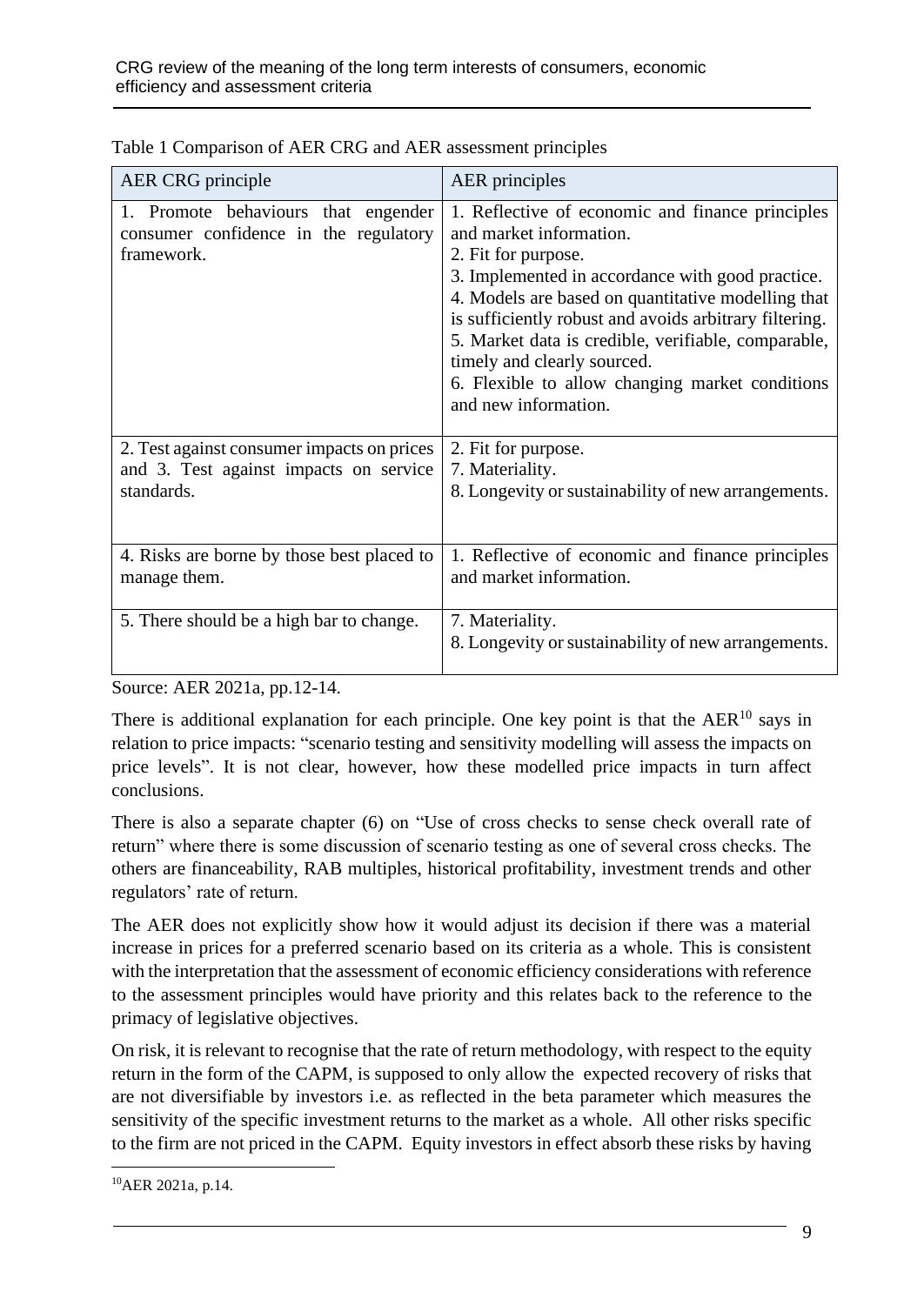them offset in a diversified investment portfolio. So there is risk sharing by investors in that sense. They are unable to pass diversifiable equity risks on to consumers given the methodology that is applied. However, this assumes that other aspects of the regulatory arrangements are being applied in a complementary and consistent fashion. For example is there appropriate sharing of the risks of over and under recovery of allowed capital and operating expenditure. It should also be noted that debt holders are compensated for the risk of default which is based on the specified credit rating and gearing levels.

On the AER CRG principle 1 of consumer confidence in the regulatory framework, the CRG considers this is a good principle, but that it functions as a meta principle whereby all of the other principles if effective relate to it. It is important that all stakeholders have confidence in the regulatory framework, for if investors do not have confidence and it deters efficient investment then that would be contrary to the long term interests of consumers as well.

The CRG considers there is considerable overlap between the ERA assessment principles and the first six AER principles and, drawing on the information provided by the AER CRG and our own assessment, there is merit in expanding the ERA's guiding assessment principles as proposed below.

The CRG recommends the ERA consider using the following assessment criteria in making its decision for an allowed rate of return.

#### **CRG proposed assessment criteria:**

- 1. Reflective of economic and finance principles and market information
- 2. Fit for purpose
- 3. Transparent
- 4. Implementable and replicable
- 5. Sufficiently flexible as to allow for changing market conditions."
- 6. Test against the price and service impacts on consumers to ensure efficient use.
- 7. Ensure there is sufficient information to support change.
- 8. Consider how the rate of return methodology in conjunction with other aspects of the regulatory arrangements are likely to impact on risk, return and the realisation of the economic efficiency criteria.
- 9. Ensure the decision process engenders confidence of all stakeholders in the regulatory arrangements.

The first five criteria are the same as the existing guiding principles used by the ERA.

Criterion 6 has been added to ensure the efficient use objective is given more explicit attention.

Criterion 7 is considered as more meaningful and appropriate then 'a high bar for change' and captures the AER criteria of materiality and longevity.

Criterion 8 is included to ensure other relevant aspects of the regulatory arrangements are considered where they are likely to impact on risk, return and the realisation of the economic efficiency criteria.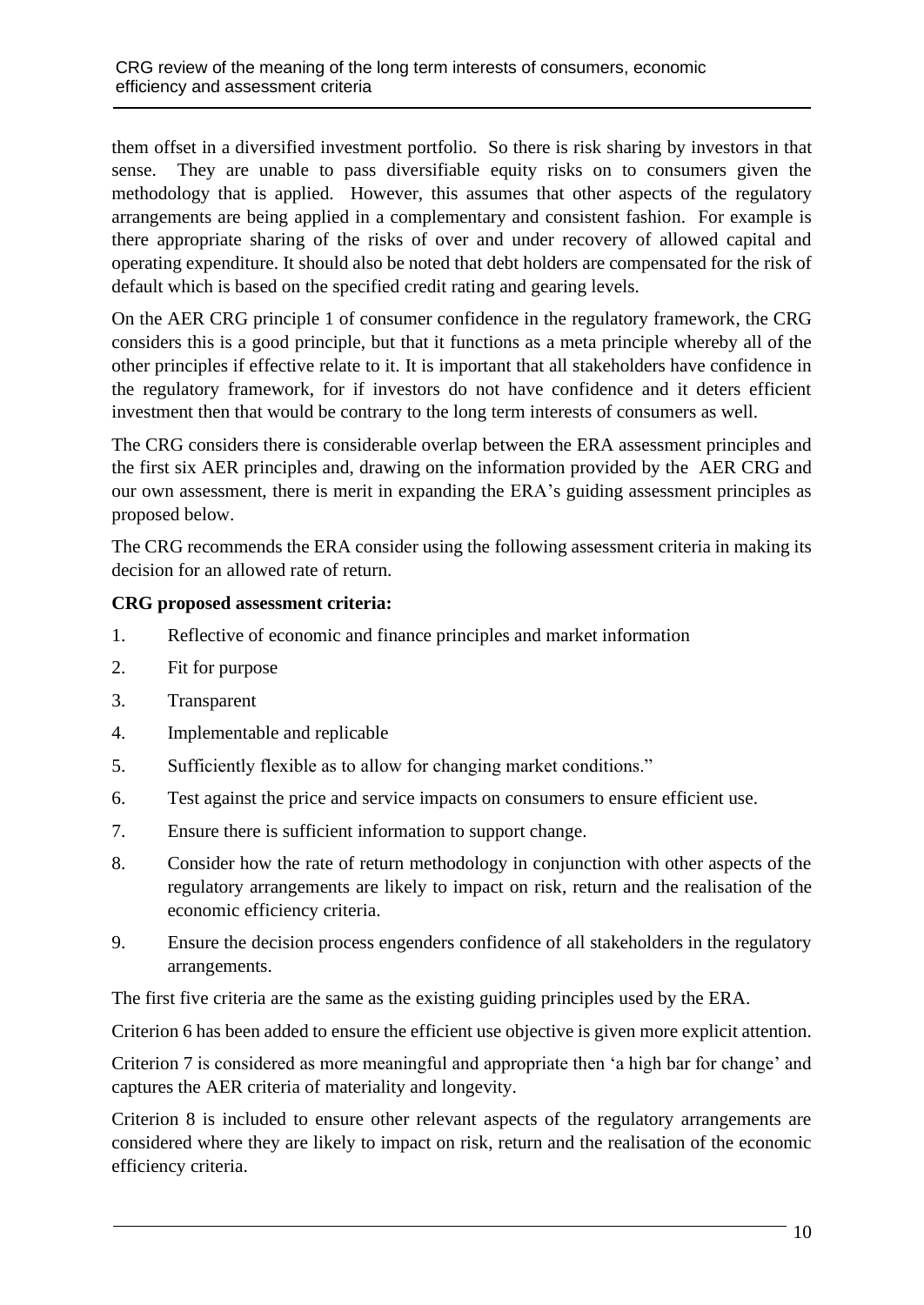Criterion 9 needs to be considered with reference to the application of all the other criteria.

The CRG recognises this is a long list and there may be scope for streamlining the criteria but considers that the additional perspectives offered here are relevant.